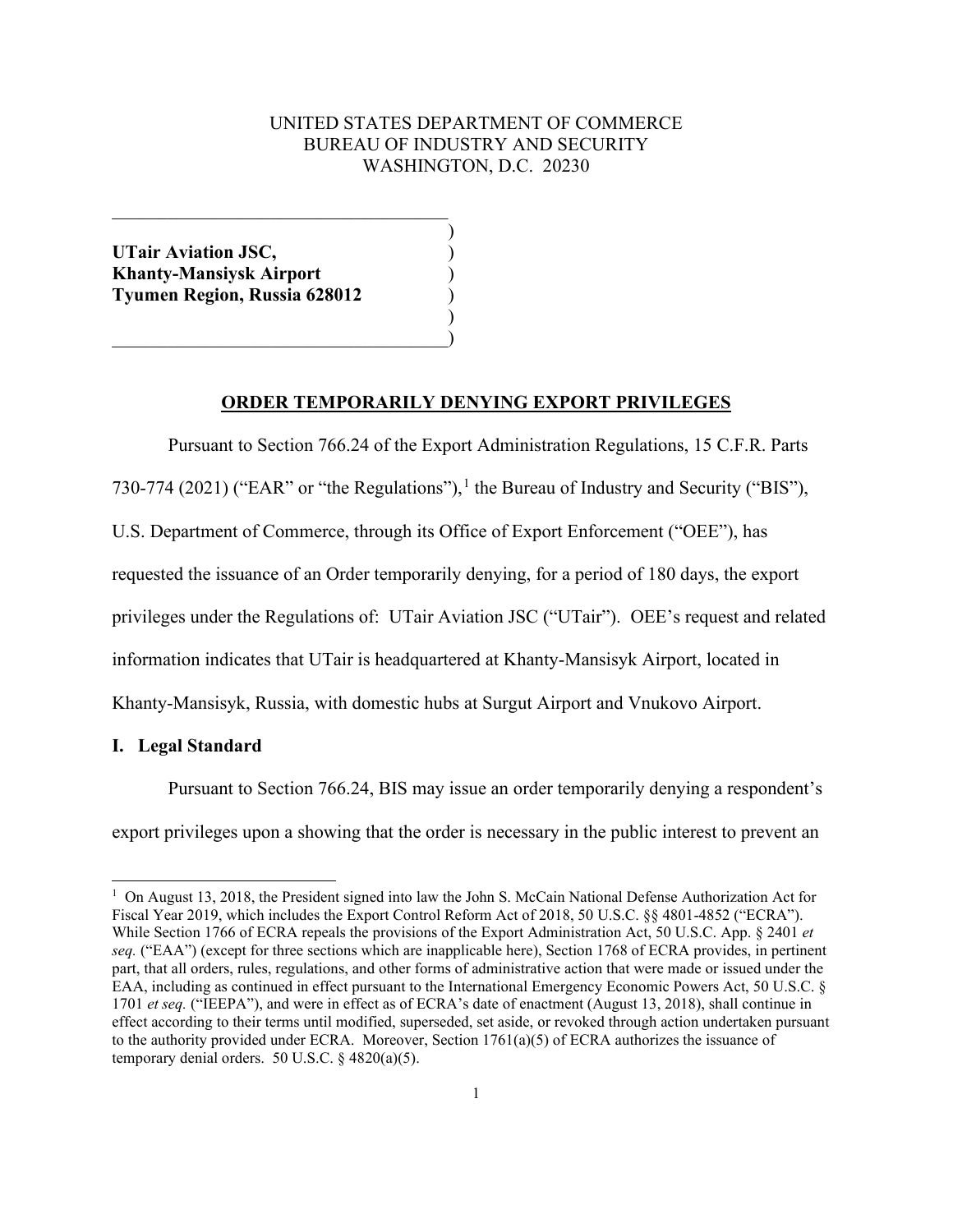"imminent violation" of the Regulations, or any order, license or authorization issued thereunder. 15 C.F.R. §§ 766.24(b)(1) and 766.24(d). "A violation may be 'imminent' either in time or degree of likelihood." 15 C.F.R. § 766.24(b)(3). BIS may show "either that a violation is about to occur, or that the general circumstances of the matter under investigation or case under criminal or administrative charges demonstrate a likelihood of future violations." Id. As to the likelihood of future violations, BIS may show that the violation under investigation or charge "is significant, deliberate, covert and/or likely to occur again, rather than technical or negligent[.]" Id. A "lack of information establishing the precise time a violation may occur does not preclude a finding that a violation is imminent, so long as there is sufficient reason to believe the likelihood of a violation." Id.

## **II. OEE's Request For A Temporary Denial Order ("TDO")**

The U.S. Commerce Department, through BIS, responded to the Russian Federation's ("Russia's") further invasion of Ukraine by implementing a sweeping series of stringent export controls that severely restrict Russia's access to technologies and other items that it needs to sustain its aggressive military capabilities. These controls primarily target Russia's defense, aerospace, and maritime sectors and are intended to cut off Russia's access to vital technological inputs, atrophy key sectors of its industrial base, and undercut Russia's strategic ambitions to exert influence on the world stage. Effective February 24, 2022, BIS imposed expansive controls on aviation-related (e.g., Commerce Control List Categories 7 and 9) items to Russia, including a license requirement for the export, reexport or transfer (in-country) to Russia of any aircraft or aircraft parts specified in Export Control Classification Number (ECCN) 9A991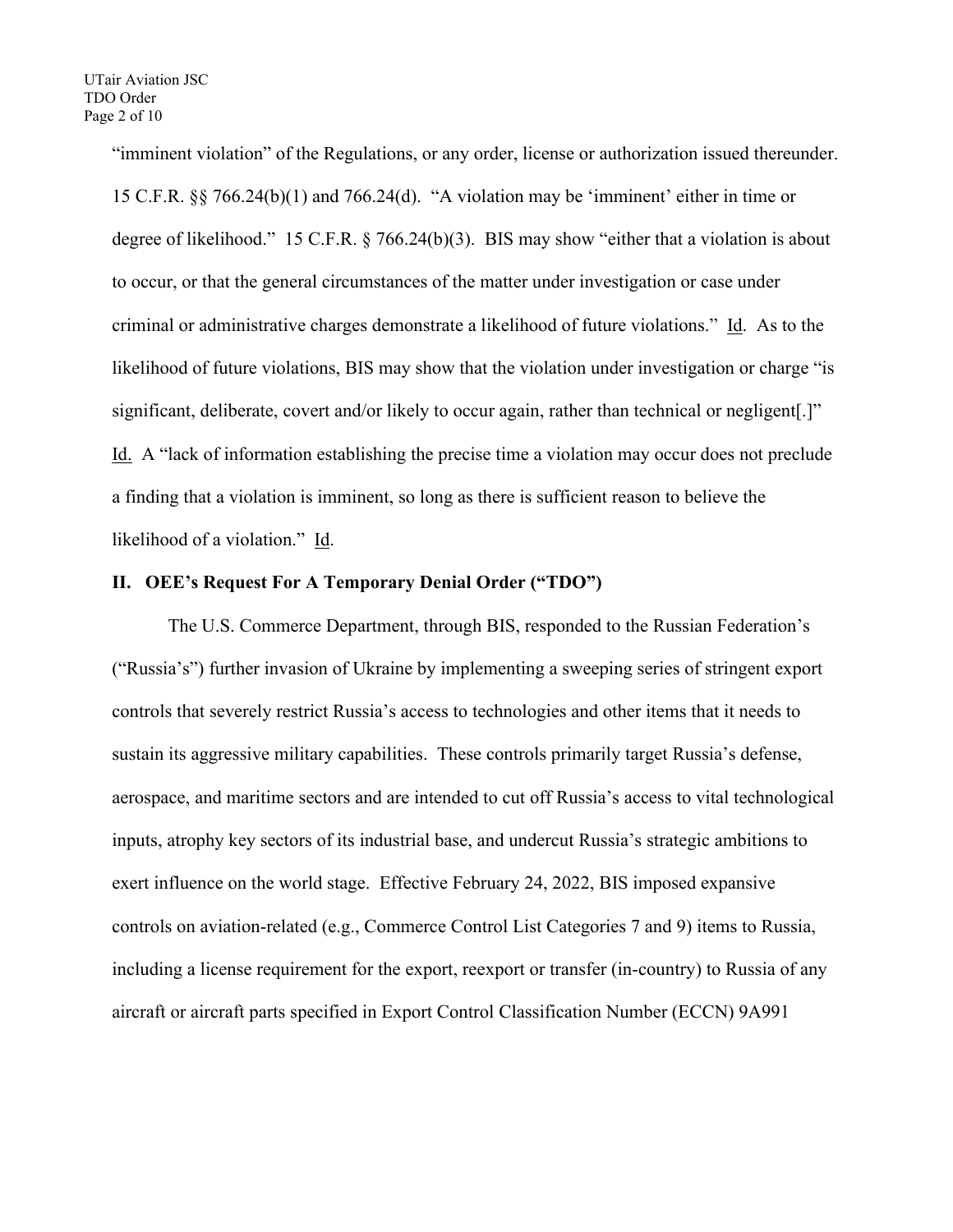(Section  $746.8(a)(1)$  of the EAR).<sup>[2](#page-2-0)</sup> BIS will review any export or reexport license applications for such items under a policy of denial. *See* Section 746.8(b). Effective March 2, 2022, BIS excluded any aircraft registered in, owned, or controlled by, or under charter or lease by Russia or a national of Russia from being eligible for license exception Aircraft, Vessels, and Spacecraft  $(AVS)$  (Section 740.15 of the EAR).<sup>[3](#page-2-1)</sup> Accordingly, any U.S.-origin aircraft or foreign aircraft that includes more than 25% controlled U.S.-origin content, and that is registered in, owned, or controlled by, or under charter or lease by, Russia or a national of Russia, is subject to a license requirement before it can travel to Russia.

OEE's request is based upon facts indicating that UTair engaged in recent conduct prohibited by the Regulations by operating aircraft subject to the EAR and classified under ECCN 9A991.b, on flights into Russia after March 2, 2022, without the required BIS authorization. Further, since March 2, 2022, UTair has continued to operate aircraft subject to the EAR through domestic flights without the required BIS authorization.

Specifically, OEE's investigation, including publicly available flight tracking information, indicates that after March 2, 2022, UTair operated multiple U.S.-origin aircraft subject to the EAR, including, but not limited to, those identified below, on flights into and out of Moscow and other cities in Russia from/to: Khujand and Dushanbe, Tajikistan; Yerevan, Armenia; Baku and Ganja, Azerbaijan; Jeddah, Saudi Arabia, and Tashkent, Uzbekistan, respectively. Pursuant to Section 746.8 of the EAR, all of these flights would have required export or reexport licenses from BIS. UTair flights would not be eligible to use license

<span id="page-2-0"></span><sup>2</sup> 87 Fed. Reg. 12,226 (Mar. 3, 2022).

<span id="page-2-1"></span><sup>3</sup> 87 Fed. Reg. 13,048 (Mar. 8, 2022).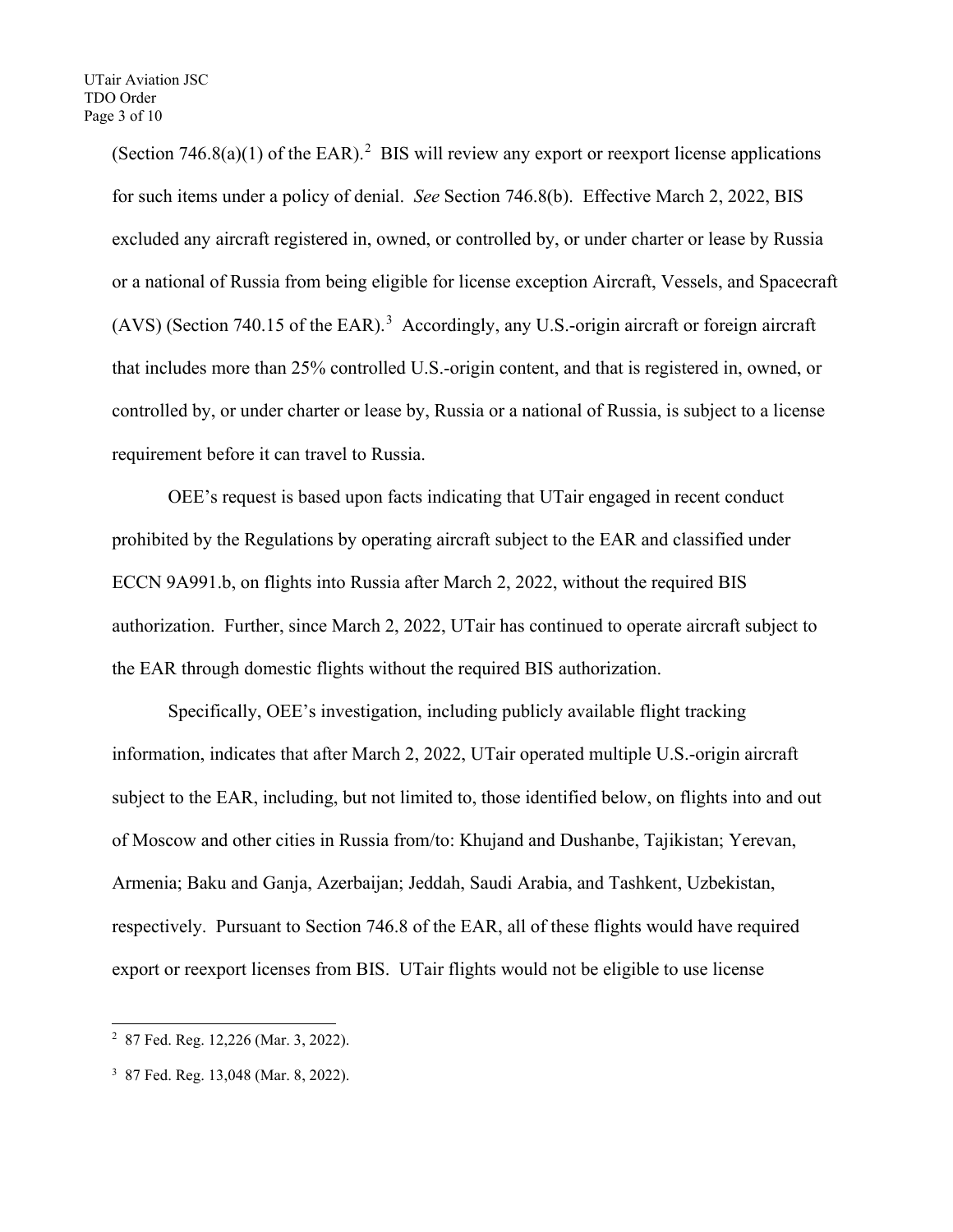exception AVS. No BIS authorizations were either sought or obtained by UTair for these exports or reexports to Russia. As noted below, a number of the aircraft continued to operate on international routes to and from Russia after the aircraft's first unlicensed reexport in further

| <b>Tail Number</b>  | Serial Number | Aircraft Type       | <b>Departure/Arrival Cities</b> | Dates          |
|---------------------|---------------|---------------------|---------------------------------|----------------|
| VQ-BQP              | 37553         | 737-8GU (B738)      | Khujand, TJ/Surgut, RU          | March 3, 2022  |
| VQ-BQP              | 37553         | 737-8GU (B738)      | Khujand, TJ/Surgut, RU          | March 5, 2022  |
| VQ-BQR              | 36386         | 737-8GU (B738)      | Khujand, TJ/Surgut, RU          | March 10, 2022 |
| RA-73063            | 27534         | 737-524 (B735)      | Khujand, TJ/Surgut, RU          | March 17, 2022 |
| RA-73081            | 30435         | 767-224 (ER) (B762) | Dushanbe, TJ/Moscow, RU         | March 27, 2022 |
| RA-73081            | 30435         | 767-224 (ER) (B762) | Dushanbe, TJ/Moscow, RU         | March 29, 2022 |
| RA-73081            | 30435         | 767-224 (ER) (B762) | Dushanbe, TJ/Moscow, RU         | March 30, 2022 |
| RA-73081            | 30435         | 767-224 (ER) (B762) | Dushanbe, TJ/Moscow, RU         | March 31, 2022 |
| VQ-BQQ              | 37552         | 737-8GU (B738)      | Yerevan, AM/Tyumen, RU          | March 6, 2022  |
| RA-73082            | 30437         | 767-224 (ER) (B762) | Yerevan, AM/Moscow, RU          | March 9, 2022  |
| RA-73082            | 30437         | 767-224 (ER) (B762) | Yerevan, AM/Moscow, RU          | March 10, 2022 |
| RA-73082            | 30437         | 767-224 (ER) (B762) | Yerevan, AM/Moscow, RU          | March 11, 2022 |
| RA-73061            | 28907         | 737-524 (B735)      | Yerevan, AM/Tyumen, RU          | March 13, 2022 |
| RA-73081            | 30435         | 767-224 (ER) (B762) | Yerevan, AM/Moscow, RU          | March 16, 2022 |
| RA-73062            | 28908         | 737-524 (B735)      | Yerevan, AM/Moscow, RU          | March 25, 2022 |
| RA-73061            | 28907         | 737-524 (B735)      | Yerevan, AM/Tyumen, RU          | March 29, 2022 |
| RA-73061            | 28907         | 737-524 (B735)      | Yerevan, AM/Tyumen, RU          | March 30, 2022 |
| RA-73035            | 27315         | 737-524 (B735)      | Yerevan, AM/Moscow, RU          | March 31, 2022 |
| VQ-BQR              | 36386         | 737-8GU (B738)      | Baku, AZ/Surgut, RU             | March 9, 2022  |
| RA-73035            | 27315         | 737-524 (B735)      | Baku, AZ/Moscow, RU             | March 29, 2022 |
| RA-73061            | 28907         | 737-524 (B735)      | Baku, AZ/Moscow, RU             | March 31, 2022 |
| RA-73035            | 27315         | 737-524 (B735)      | Ganja, AZ/Moscow, RU            | March 30, 2022 |
| VQ-BQS              | 36387         | 737-8GU (B738)      | Jeddah, SA/Grozny, RU           | March 5, 2022  |
| VP-BAI/RA-          | 30437         | 767-224 (ER) (B762) | Tashkent, UZ/Moscow, RU         | March 28, 2022 |
| 73082               |               |                     |                                 |                |
| VP-BAI/RA-          | 30437         | 767-224 (ER) (B762) | Tashkent, UZ/Moscow, RU         | March 29, 2022 |
| 73082               |               |                     |                                 |                |
| VP-BAI/RA-          | 30437         | 767-224 (ER) (B762) | Tashkent, UZ/Moscow, RU         | March 30, 2022 |
| 73082               |               |                     |                                 |                |
| VP-BAI/RA-<br>73082 | 30437         | 767-224 (ER) (B762) | Tashkent, UZ/Moscow, RU         | March 31, 2022 |
|                     |               |                     |                                 |                |

violation of the EAR. The information about those flights includes the following: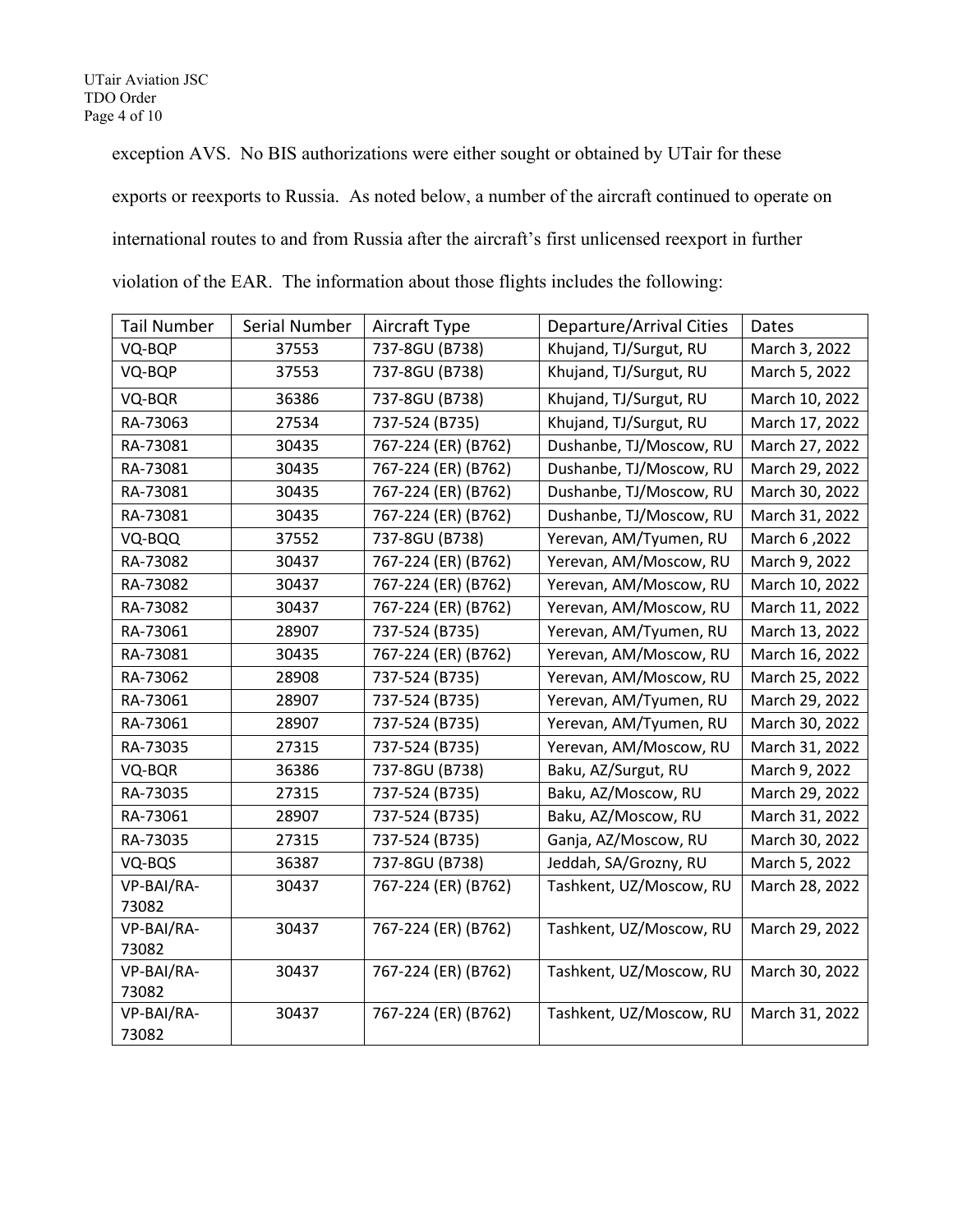#### UTair Aviation JSC TDO Order Page 5 of 10

Based on this information, there are heightened concerns of future violations of the EAR, given that any subsequent actions taken with regard to any of the listed aircraft, or other UTair aircraft illegally exported or reexported to Russia after March 2, 2022, may violate the EAR. Such actions include, but are not limited to, refueling, maintenance, repair, or the provision of spare parts or services. *See* General Prohibition 10 of the EAR at 15 C.F.R. § 736.2(b)(10). [4](#page-4-0) Even UTair's continued use of such U.S.-origin aircraft only on domestic routes within Russia runs afoul of General Prohibition 10, which (among other restrictions) prohibits the continued use of an item that was known to have been exported or reexported in violation of the EAR. For example, publicly available flight tracking data shows that on March 25 and March 28, 2022, aircraft RA-73063 (SN 27534) flew on flights into and out of Surgut, Russia to/from Samara, Russia and, on March 26 and March 28, 2022, aircraft RA-73061 (SN 28907) flew on flights into and out of Moscow, Russia to/from Syktykar, Russia and Ukhta, Russia.

Moreover, additional concerns of future violations of the Regulations are raised by public information indicating efforts by UTair to have aircraft re-registered in Russia and assigned Russian tail numbers. These efforts suggest that UTair intends not only to maintain control over the aircraft, but also to continue operating them in likely violation of the EAR. Public information available as of the signing of this order on UTair's own website also indicates that its fleet consists of 63 aircraft, of which 48 are U.S.-origin; the remainder are manufactured

<span id="page-4-0"></span><sup>4</sup> Section 736.2(b)(10) of the EAR provides: **General Prohibition Ten - Proceeding with transactions with knowledge that a violation has occurred or is about to occur (Knowledge Violation to Occur)**. You may not sell, transfer, export, reexport, finance, order, buy, remove, conceal, store, use, loan, dispose of, transport, forward, or otherwise service, in whole or in part, any item subject to the EAR and exported or to be exported with knowledge that a violation of the Export Administration Regulations, the Export Administration Act or any order, license, License Exception, or other authorization issued thereunder has occurred, is about to occur, or is intended to occur in connection with the item. Nor may you rely upon any license or License Exception after notice to you of the suspension or revocation of that license or exception. There are no License Exceptions to this General Prohibition Ten in part 740 of the EAR. (emphasis in original).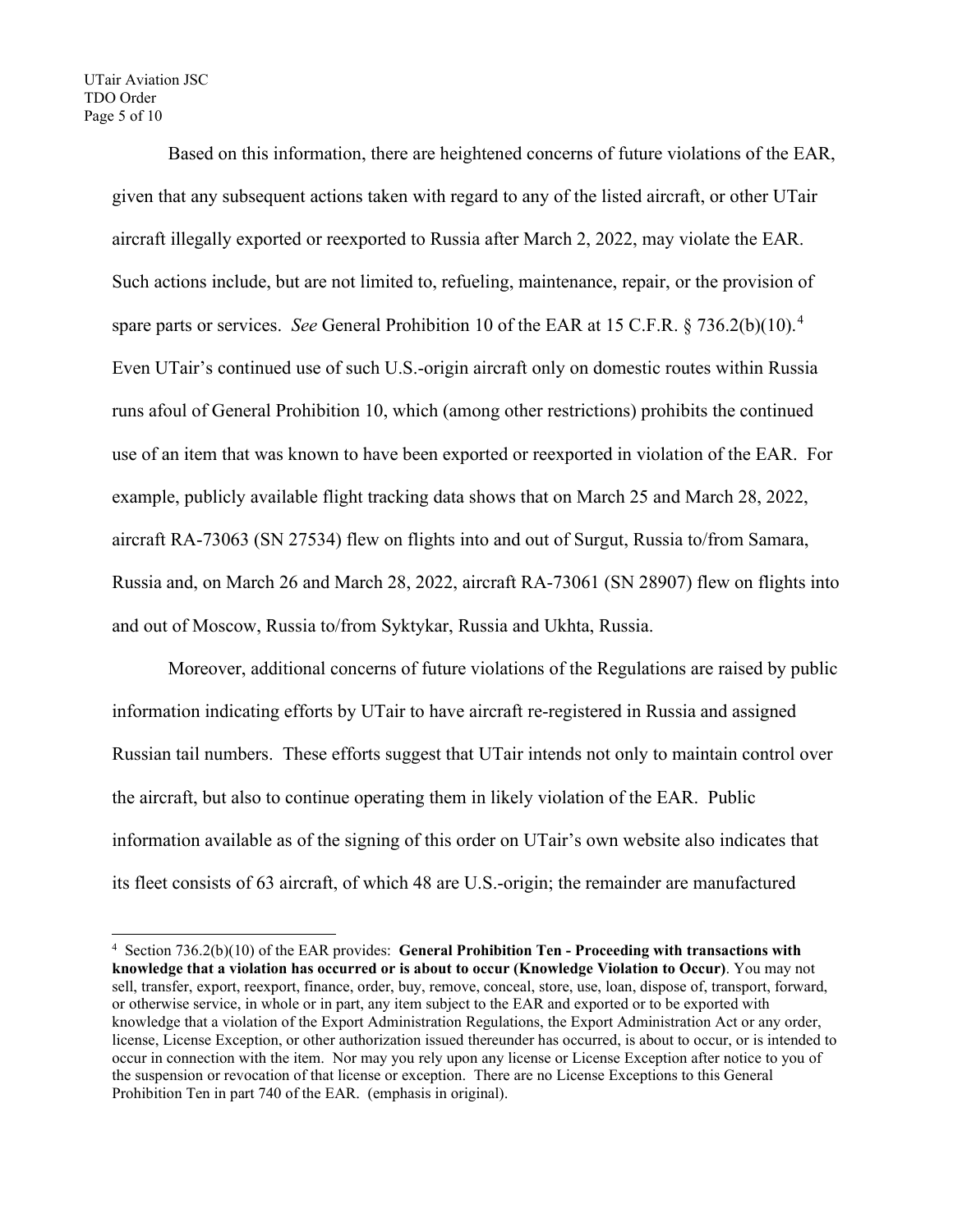outside of Russia and may be subject to the EAR based on containing more than 25% U.S.-origin controlled content.<sup>[5](#page-5-0)</sup> UTair's website indicates that it currently operates international flights to Tajikistan, Turkey, Azerbaijan, and Armenia, and that while flights to the south of Russia are limited, there are cities that can be reached with UTair.<sup>[6](#page-5-1)</sup> Given BIS's review policy of denial under Section 746.8(a) of the Regulations for exports and reexports to Russia, it is foreseeable that UTair will attempt to evade the Regulations in order to obtain new or additional aircraft parts or service its existing aircraft that were exported or reexported to Russia in violation of Section 746.8 of the Regulations.

### **III. Findings**

Under the applicable standard set forth in Section 766.24 of the Regulations and my review of the entire record, I find that the evidence presented by BIS convincingly demonstrates that UTair took actions in apparent violation of the Regulations by exporting or reexporting the aircraft cited above, among many others, on flights into Russia after March 2, 2022, without the required BIS authorization. Moreover, the continued operation of these aircraft by UTair, even on domestic routes within Russia, and the company's on-going need to acquire replacement parts and components, many of which are U.S.-origin, presents a high likelihood of imminent violations warranting imposition of a TDO. I further find that such apparent violations have been significant and deliberate. Therefore, issuance of the TDO is necessary in the public interest to prevent imminent violation of the Regulations and to give notice to companies and individuals in the United States and abroad that they should avoid dealing with UTair in

<span id="page-5-0"></span><sup>5</sup> <https://www.utair.ru/en/about/aircrafts/>

<span id="page-5-1"></span><sup>6</sup> https://media.utair.ru/spring-in-russia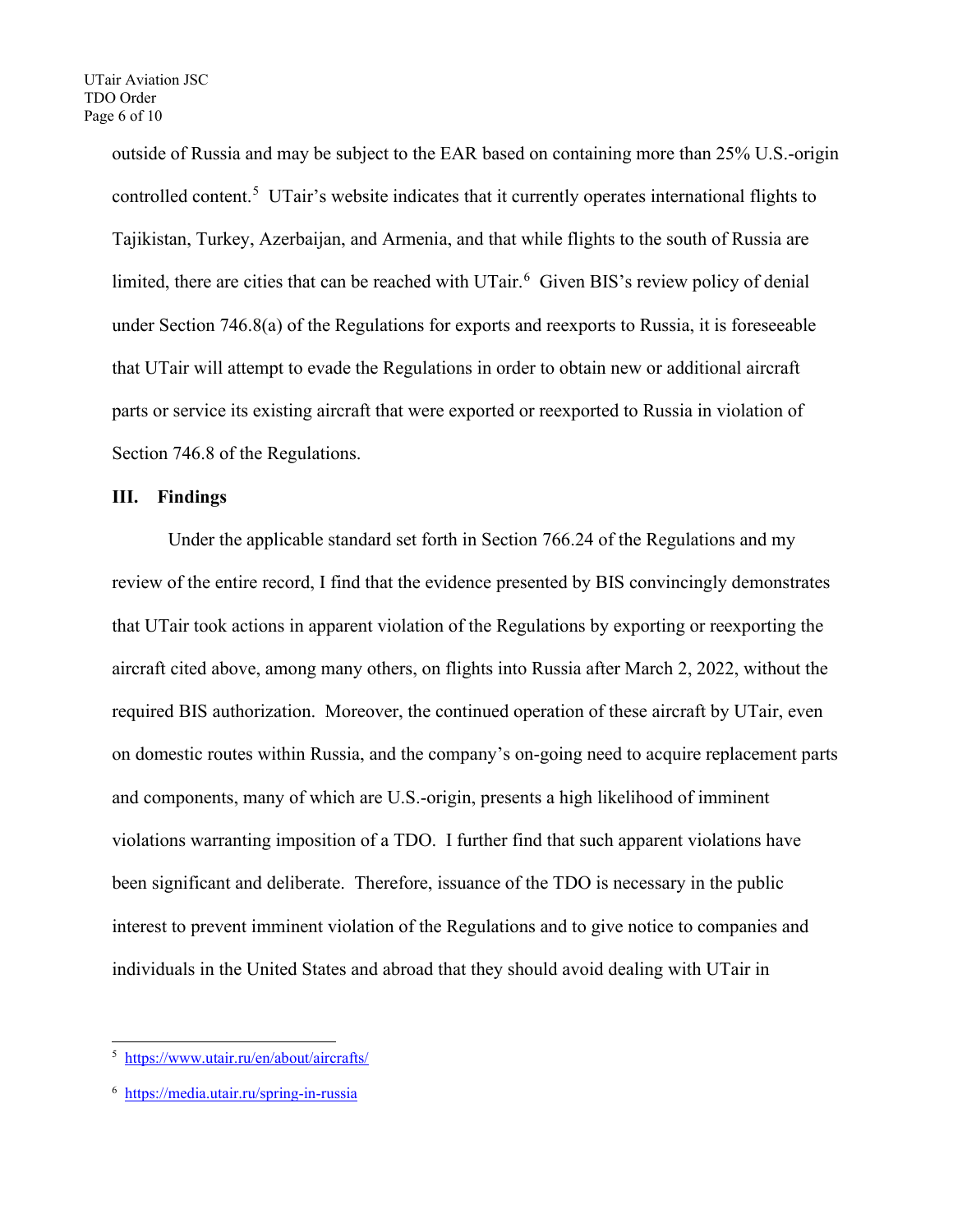connection with export and reexport transactions involving items subject to the Regulations and in connection with any other activity subject to the Regulations.

This Order is being issued on an *ex parte* basis without a hearing based upon BIS's showing of an imminent violation in accordance with Section 766.24 and 766.23(b) of the Regulations.

## **IV. Order**

### IT IS THEREFORE ORDERED:

FIRST, **UTair Aviation JSC,** Khanty-Mansiysk Airport, Tyumen Region, Russia, when acting for or on their behalf, any successors or assigns, agents, or employees may not, directly or indirectly, participate in any way in any transaction involving any commodity, software or technology (hereinafter collectively referred to as "item") exported or to be exported from the United States that is subject to the EAR, or in any other activity subject to the EAR including, but not limited to:

A. Applying for, obtaining, or using any license (except directly related to safety of flight), license exception, or export control document;

B. Carrying on negotiations concerning, or ordering, buying, receiving, using, selling, delivering, storing, disposing of, forwarding, transporting, financing, or otherwise servicing in any way, any transaction involving any item exported or to be exported from the United States that is subject to the EAR except directly related to safety of flight and authorized by BIS pursuant to Section 764.3(a)(2) of the Regulations, or engaging in any other activity subject to the EAR except directly related to safety of flight and authorized by BIS pursuant to Section 764.3(a)(2) of the Regulations; or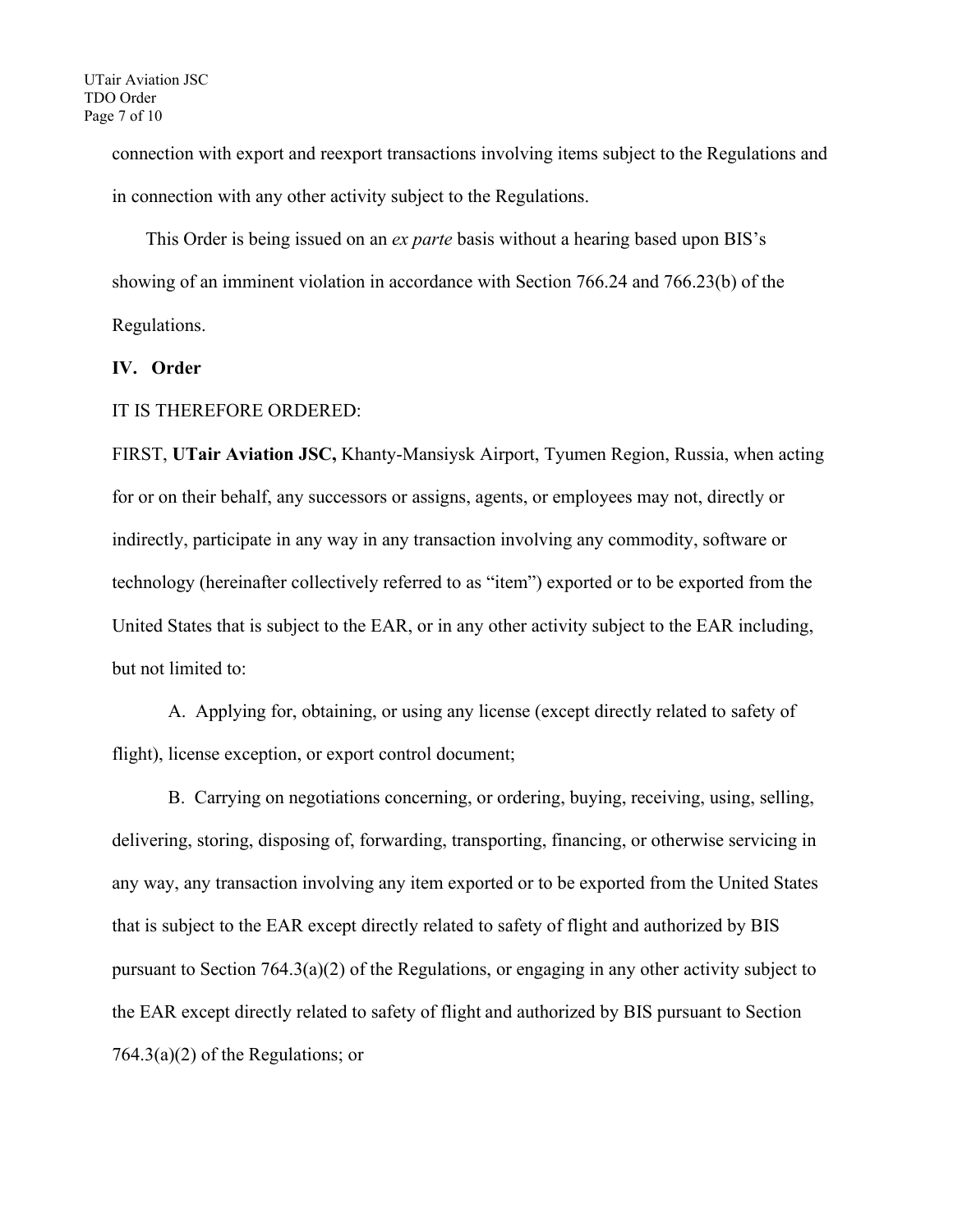C. Benefitting in any way from any transaction involving any item exported or to be exported from the United States that is subject to the EAR, or from any other activity subject to the EAR except directly related to safety of flight and authorized by BIS pursuant to Section  $764.3(a)(2)$  of the Regulations.

SECOND, that no person may, directly or indirectly, do any of the following:

A. Export, reexport, or transfer (in-country) to or on behalf of UTair any item subject to the EAR except directly related to safety of flight and authorized by BIS pursuant to Section  $764.3(a)(2)$  of the Regulations;

B. Take any action that facilitates the acquisition or attempted acquisition by UTair of the ownership, possession, or control of any item subject to the EAR that has been or will be exported from the United States, including financing or other support activities related to a transaction whereby UTair acquires or attempts to acquire such ownership, possession or control except directly related to safety of flight and authorized by BIS pursuant to Section 764.3(a)(2) of the Regulations;

C. Take any action to acquire from or to facilitate the acquisition or attempted acquisition from UTair of any item subject to the EAR that has been exported from the United States except directly related to safety of flight and authorized by BIS pursuant to Section  $764.3(a)(2)$  of the Regulations;

D. Obtain from UTair in the United States any item subject to the EAR with knowledge or reason to know that the item will be, or is intended to be, exported from the United States except directly related to safety of flight and authorized by BIS pursuant to Section 764.3(a)(2) of the Regulations; or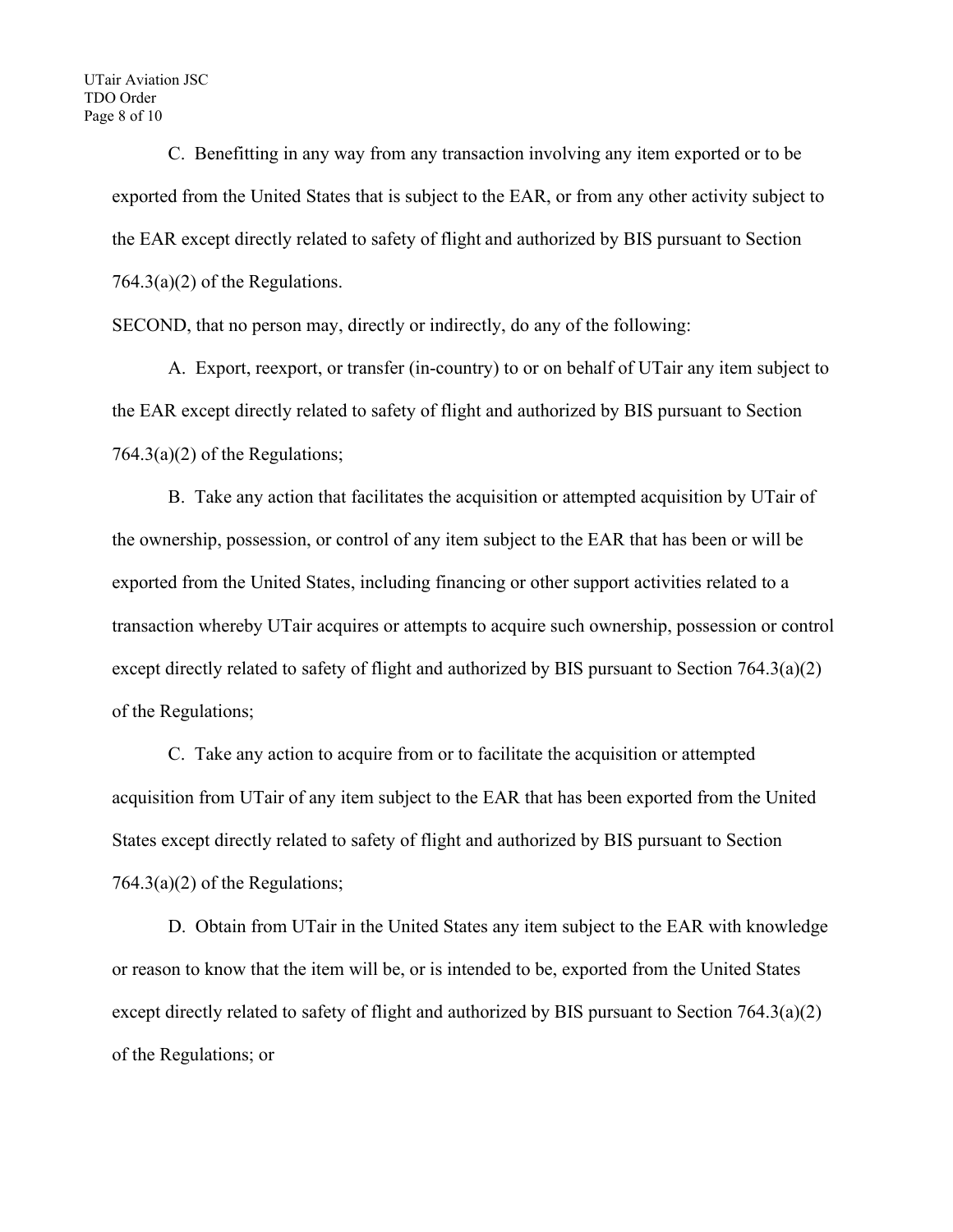UTair Aviation JSC TDO Order Page 9 of 10

> E. Engage in any transaction to service any item subject to the EAR that has been or will be exported from the United States and which is owned, possessed or controlled by UTair, or service any item, of whatever origin, that is owned, possessed or controlled by UTair if such service involves the use of any item subject to the EAR that has been or will be exported from the United States except directly related to safety of flight and authorized by BIS pursuant to Section 764.3(a)(2) of the Regulations. For purposes of this paragraph, servicing means installation, maintenance, repair, modification, or testing.

THIRD, that, after notice and opportunity for comment as provided in section 766.23 of the EAR, any other person, firm, corporation, or business organization related to UTair by ownership, control, position of responsibility, affiliation, or other connection in the conduct of trade or business may also be made subject to the provisions of this Order.

In accordance with the provisions of Sections  $766.24(e)$  of the EAR, UTair may, at any time, appeal this Order by filing a full written statement in support of the appeal with the Office of the Administrative Law Judge, U.S. Coast Guard ALJ Docketing Center, 40 South Gay Street, Baltimore, Maryland 21202-4022.

In accordance with the provisions of Section 766.24(d) of the EAR, BIS may seek renewal of this Order by filing a written request not later than 20 days before the expiration date. A renewal request may be opposed by UTair as provided in Section 766.24(d), by filing a written submission with the Assistant Secretary of Commerce for Export Enforcement, which must be received not later than seven days before the expiration date of the Order.

A copy of this Order shall be provided to UTair, and shall be published in the *Federal Register*.